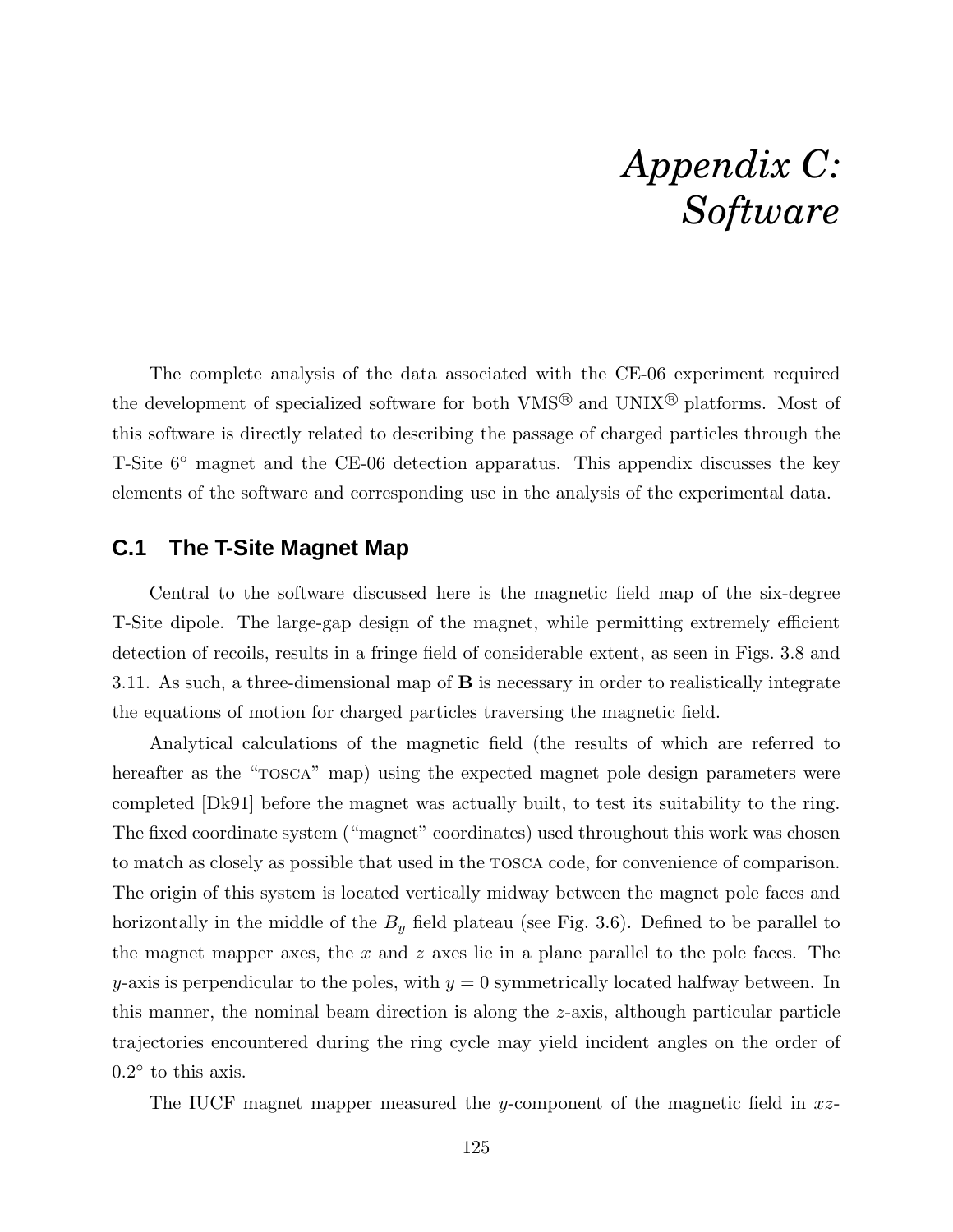plane grids at several values of y, including  $y = 0$ . Since standard ring dipole magnets are typically mapped only in the bend plane, it was necessary to translate the 6◦ magnet along the y-axis for each desired  $xz$ -plane grid. In order to construct the complete map using this data, calculations were performed as follows. First, the data was interpolated to generate a uniformly spaced grid of  $B<sub>y</sub>$  values in three dimensions. This was necessary since the measured grids were not uniformly spaced over their extents, and the grids of some planes were shifted and rotated with respect to the grid at  $y = 0$ . The corrections for the latter effects were determined from the measured coordinates of three fiducial marks (essentially, pins in the pole faces) taken during each grid measurement.

Next, the  $B_x$  and  $B_z$  components of the field were calculated at each  $(x, y, z)$  grid vertex, in the following way. From symmetry about the  $y = 0$  plane,

$$
B_{x,z} \approx y \frac{\partial B_{x,z}}{\partial y} + \frac{y^3}{3!} \frac{\partial^3 B_{x,z}}{\partial y^3}
$$

and

$$
B_y \approx B_y(y=0) + \frac{y^2}{2!} \frac{\partial^2 B_y}{\partial y^2} + \frac{y^4}{4!} \frac{\partial^4 B_y}{\partial y^4}
$$

.

Using

$$
\nabla \times \mathbf{B} = 0 = \nabla \cdot \mathbf{B},
$$

the partial derivatives of  $B_x$  and  $B_z$  can be expressed in terms of derivatives of  $B_y$ . With

$$
B_{x,z}(x, y, z) = -B_{x,z}(x, -y, z)
$$

and

$$
B_y(x, y, z) = +B_y(x, -y, z),
$$

the components can be written

$$
B_x = \frac{y}{2\Delta} \Big( B_y(x + \Delta, 0, z) - B_y(x - \Delta, 0, z) \Big)
$$
  
+ 
$$
\frac{y^3}{24\Delta^3} \Big( B_y(x + \Delta, 2\Delta, z) - B_y(x + \Delta, 0, z) + B_y(x - \Delta, 0, z) - B_y(x - \Delta, 2\Delta, z) \Big),
$$
  

$$
B_z = \frac{y}{2\Delta} \Big( B_y(x, 0, z + \Delta) - B_y(x, 0, z - \Delta) \Big)
$$
  
+ 
$$
\frac{y^3}{24\Delta^3} \Big( B_y(x, 2\Delta, z + \Delta) - B_y(x, 0, z + \Delta)
$$

 $+ B_y(x, 0, z - \Delta) - B_y(x, 2\Delta, z - \Delta) \Big),$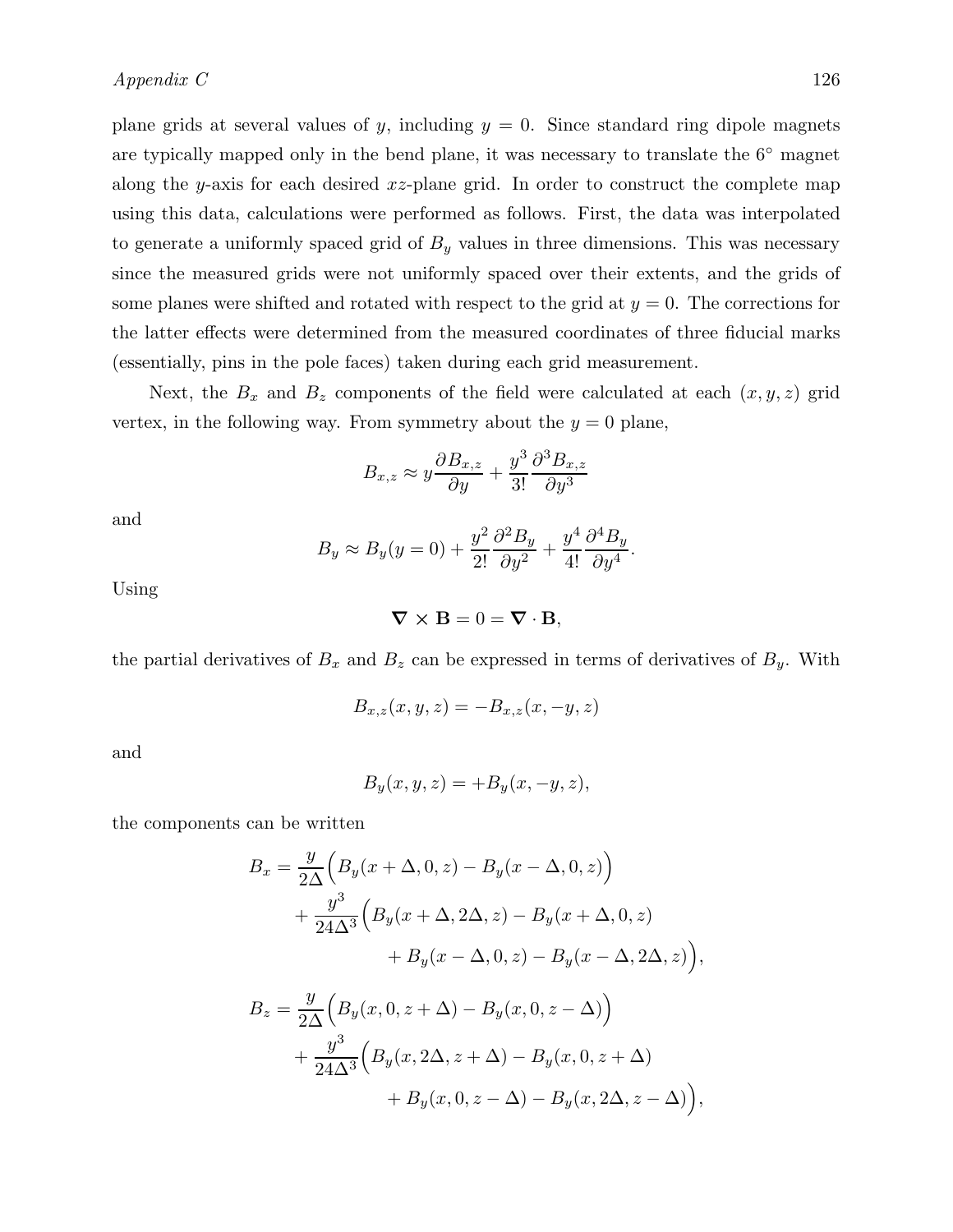#### *Appendix C* 127

and

$$
B_y = B_y(y=0) + \frac{y^2}{4\Delta^2} \Big( B_y(x, 2\Delta, z) - B_y(x, 0, z) \Big) + \frac{y^4}{192\Delta^4} \Big( B_y(x, 4\Delta, z) - 4B_y(x, 2\Delta, z) + 3B_y(x, 0, z) \Big)
$$

Here,  $\Delta$  is the grid size, which for the T-Site map is 1 cm. These equations allow the complete calculation of the magnetic field map.



Figure C.1 The  $B_y$  (left) and  $B_z$  (right) components of the real (solid line) and tosca (dashed line) field maps as a function of z. Both fields are for a magnet current of 300 amps.

The strength and shape of this "real" field agree well with that calculated using the tosca code. Figure C.1 shows a representative comparison. As a final step in the construction of the map, those regions of space around the magnet for which  $B_y$  data could not be obtained (due to physical or temporal constraints) were "filled in" with the tosca field. Most particles entering this region (see Fig. C.2) fail to enter the detector stack because either they are too "soft" or they hit the aluminum pole-face spacer. However, raytracing calculations showed that transporting particles through the non-mapped region and assuming  $B = 0$  here could result in false simulation of events in the CE-06 detectors. Use of the tosca field obviated the need for any time-consuming dipole field approximations in this region.

## **C.2 Forward Raytracing Simulations**

Simulation software was developed for the CE-06 experiment primarily to determine the experimental acceptance as a function of the charge state, momentum, and reaction

.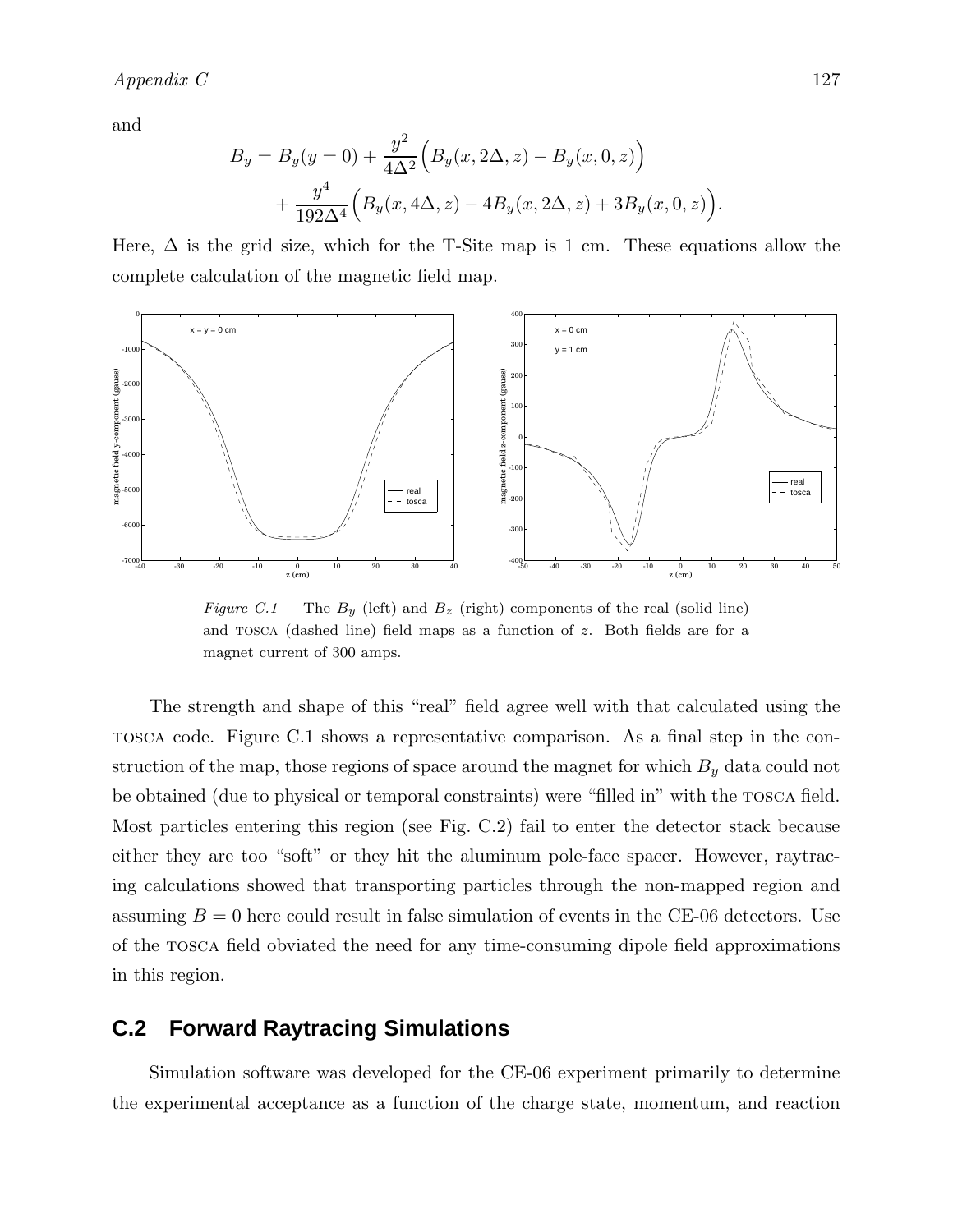*Appendix C* 128



Figure C.2 Extent of the measured (white area) and TOSCA (hatched area) portions of the final map, with the locations of the PGAC and PC-Si for reference. Also shown are the locations of the fiducial pins ("F"), used for the absolute position calibration, and the aluminum spacer placed between the pole faces to assure a constant pole separation.

angle of recoil ions. The software was also used to estimate the effects of energy loss, charge redistribution, and multiple scattering of the ions in the pressure foils. Several specialized programs (e.g., for extraction of acceptance functions or simulation of online histograms) were written to utilize a core program for "forward" raytracing of ions through the magnet map of Sec. C.1. This core program transports ions from the target location, through the magnetic field, and into the detector stack, keeping track of the particle's magnet coordinates, energy losses, and velocity direction changes due to multiple scattering.

The most important element of the program is the magnetic transport of the charged particles. Here, a simple second-order midpoint method is used to integrate the equations of motion. A comparison with a fourth-order Runge-Kutta method [Pr88] showed negligible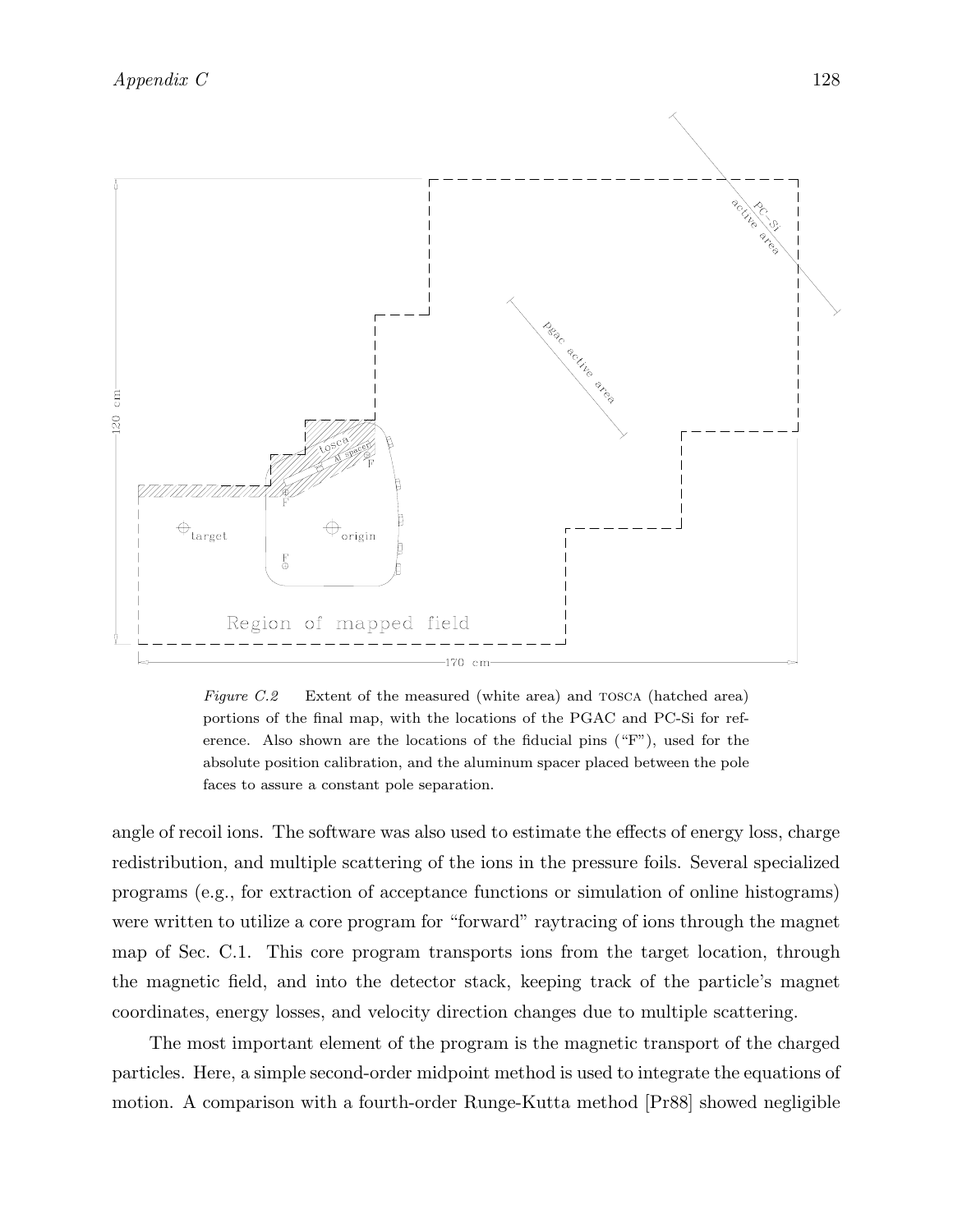track differences, and so the second-order method was chosen to improve execution speed. Far from the detector planes, an integration step size on the order of the grid size  $\Delta$  is used. Within distance  $\Delta$  of a detector's active area, however, the step size is reduced typically by a factor of five, for accurate position determination at the plane. This position is determined by an interpolation to the intercept point using the ion track's step coordinates before and after the detector plane. At each step, the magnetic field value is determined via three-dimensional quadratic interpolation of the grid.

Less complicated (but nonetheless important) elements of the forward raytracing include the simulation of energy losses and multiple scattering, both of which are especially relevant for heavily ionizing particles. Energy losses are calculated at each interception of the ion with material. The energy loss is assumed to take place at a point in space for foils, while for extended matter such as gas the losses are averaged over the ion's track in the material. Reasonably accurate (estimated error of 15% or better) energy loss numbers were obtained through the use of data tables [No70] from which  $\Delta E(E, Z, M)$  for each type of material could be determined. Table C.1 shows estimates of the data analysis parameters of Ch. 4 for recoils from pion-production reactions at  $E_p = 330$  MeV, obtained using the forward raytracing and energy loss tables.

|                                   | ${}^{12}C(p, \pi^+){}^{13}C_{g.s.}$ |                             |                    | ${}^{12}C(p,\pi^0){}^{13}N_{g.s.}$ |                             |              |
|-----------------------------------|-------------------------------------|-----------------------------|--------------------|------------------------------------|-----------------------------|--------------|
|                                   | $p=p_{\min}$                        | $\theta = \theta_{\rm max}$ | $p=p_{\text{max}}$ | $p=p_{\min}$                       | $\theta = \theta_{\rm max}$ | $p=p_{\max}$ |
| $E_{\text{reac}}$ (MeV)           | 13.17                               | 25.62                       | 49.89              | 13.15                              | 25.62                       | 49.94        |
| $E_{\rm tof}$ (MeV)               | 10.0                                | 23.4                        | 48.4               | 9.0                                | 22.7                        | 48.0         |
| $E_{\rm si}$ (MeV)                | 7.0                                 | 21.5                        | 47.2               | 5.0                                | 20.1                        | 46.3         |
| $\Delta E$ (MeV)                  | 0.7                                 | 0.4                         | 0.3                | 0.9                                | 0.6                         | 0.4          |
| $R_{\rm m}$ (mg/cm <sup>2</sup> ) | 1.9                                 | 4.1                         | 10.4               | 1.5                                | 3.2                         | 8.0          |

Table C.1 Characteristic energy values and ranges in mylar, calculated using forward raytracing, for <sup>13</sup>C and <sup>13</sup>N recoils. The reaction energies  $E_{\text{reac}}$ correspond to  $p_{\min}$ ,  $p(\theta_{\max})$ , and  $p_{\max}$  of the  $E_p = 330$  MeV recoil locus.

Multiple scattering is incorporated in the raytracing code via the improved [Hi75] Highland formula: given the momentum p and velocity  $\beta$  of an ion with atomic number  $Z_{\text{ion}}$ , the r.m.s. scattering angle with respect to the incident direction is

$$
\frac{\theta_{\rm rms}}{\sqrt{2}} = \frac{13.6 \text{ MeV}}{\beta pc} Z_{\rm ion} \sqrt{\frac{L}{L_{\rm mat}}} \left[ 1 + 0.088 \cdot \log_{10} \left( \frac{L}{L_{\rm mat}} \cdot \frac{Z_{\rm ion}^2}{\beta^2} \right) \right],\tag{C.1}
$$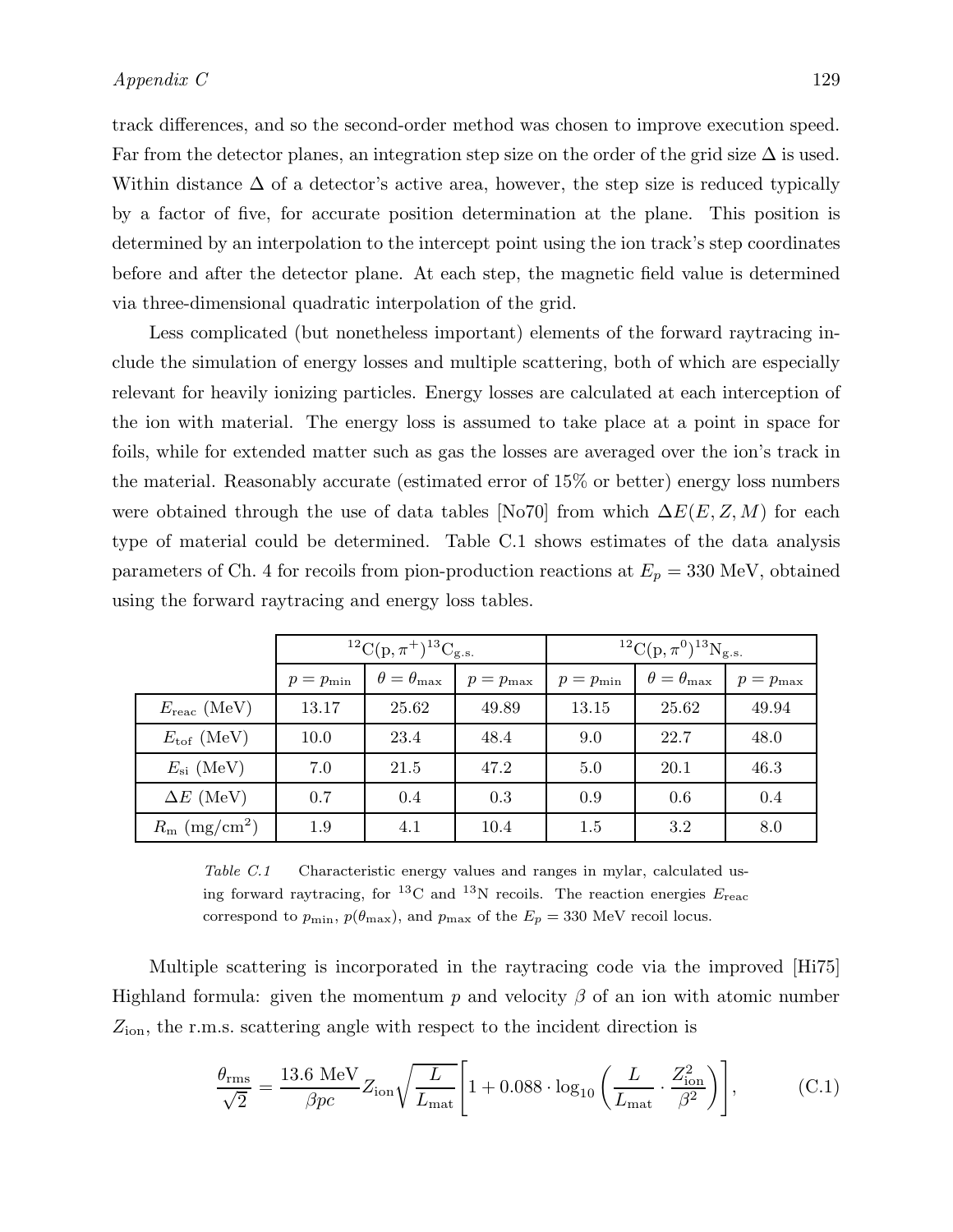where  $L_{\text{mat}}$  is the scattering material's radiation length, and L is the scatterer's thickness. The scattering is calculated at each traversal by the ion of a pressure foil in the CE-06 setup<sup>[1]</sup> by generating a random angle with the proper distribution and r.m.s. value given by Eq. (C.1). Although fairly accurate (10%) for material thicknesses in the range  $10^{-3}$  <  $L/L_{\text{mat}}$  < 100, the uncertainty in  $\theta_{\text{rms}}$  for the CE-06 thin foil thicknesses of  $L/L_{\text{mat}} \approx 3.5 \times 10^{-6}$  is not known. Nonetheless, it is important and necessary to include the effects of multiple scattering in the analysis of the CE-06 data (see Chapter 4).

A complete simulation of the experiment is possible as a shell using this forward raytracing kernel. A reaction event ion at the target is generated with a given center-of-mass angular distribution, which may be isotropic or an arbitrary combination of Legendre polynomials to simulate a realistic cross-section. With an atomic charge Q, chosen according to the appropriate energy dependence as in Fig. 3.10, the forward raytracing is called and the resulting information (such as time-of-flight, silicon position, etc.) is histogrammed. In this way, the effects of energy loss, multiple scattering, and acceptance on the apparent angular distribution with respect to the center-of-mass cross-section can be separately investigated. Furthermore, the performance of the backward raytracing code as used in the analysis can be examined.

### **C.3 Backward Raytracing**

Given a recoil ion's detector signatures (deposited energies, measured positions, and so forth), it is necessary to completely reconstruct the ion's reaction parameters; this is the thrust of the analysis in Ch. 4. A major part of this reconstruction is the determination of the recoil's momentum and emission angle at the (known) target location, using the position and angle of the ion at the exit of the magnet box. In principle, this could be accomplished by "backward" raytracing, i.e., magnetic transport identical to Sec. C.2 except with  $t \mapsto -t$ . If the mass and reaction energy of the ion were known, then, by requiring that the recoil come from the target location, the emission angle (and, as a by-product, the atomic charge Q) would be determined.

In the analysis of the CE-06 data, however, uncertainties in the determination of the mass made it impossible to completely identify M without using more information, specifically, the ion's rigidity  $R \equiv p/Q$ . Furthermore, the calculation of the reaction energy of the ion (using the measured value of energy at the silicon detectors as a starting

<sup>[1]</sup> The contribution of multiple scattering in the gases is negligible in comparison.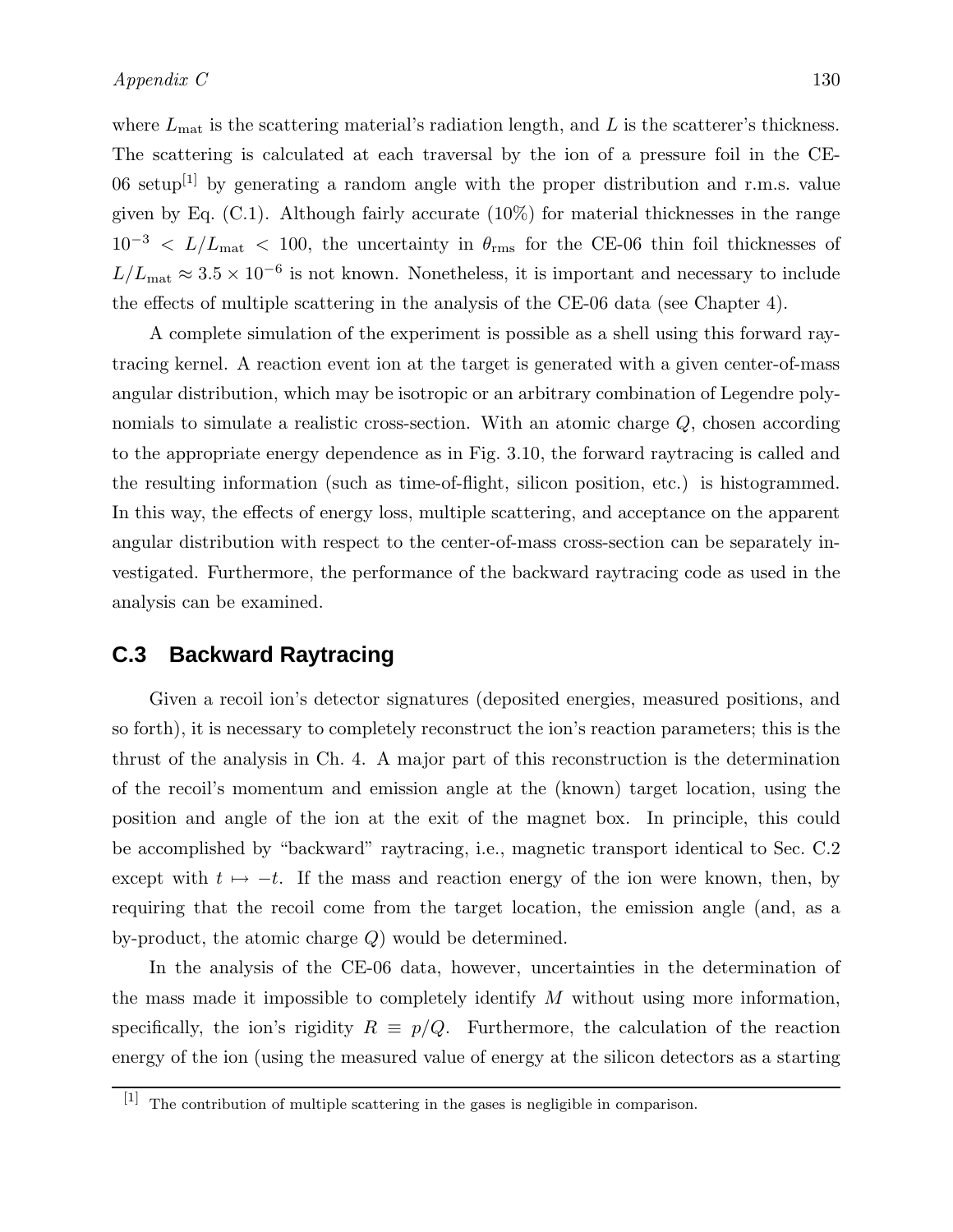point) was limited to about 10% accuracy. This uncertainty was primarily due to the (unmeasured) energy losses in the intervening foils and gases, and, to a lesser extent, systematic errors in the thicknesses of the materials themselves. True backward raytracing was therefore of limited use, and so a code was developed which could determine rigidity and angle at the target while avoiding the need to estimate these unknown quantities.

This backward raytracing program[2] depends on the fact that a PGAC-Si position pair can be uniquely associated with a  $R-\theta_p$  pair (where  $\theta_p$  is the bend-plane angle of the ion, not the spherical angle  $\theta$ , cf. Fig. 4.17), for a wide range of ion masses, energies, and nuclear charges. For an arbitrary magnetic field, however, the function which connects these pairs cannot be determined analytically. Therefore, the forward raytracing was implemented to generate a set of ion tracks for kinematically possible momenta and angles, using reactions of particular interest[3] to the experiment, for each beam energy desired. In general, due to the small vertical acceptance<sup>[4]</sup> of the detector stack, it was only necessary here to use ion trajectories in the x-z plane.

Using this data, fits were made in an attempt to determine polynomial functions which could reproduce the initial rigidity and angle pairs with errors no worse than  $1\%$  and  $0.1^{\circ}$ , respectively, with a "reasonable" number of parameters. The best results were obtained with

$$
\theta_p(x_{pg}, x_{si}) = a_0 + a_1 x_{pg} + a_2 x_{si}
$$
  
+  $a_3 x_{pg} x_{si} + a_4 x_{pg}^2 + a_5 x_{si}^2$   
+  $a_6 x_{pg} x_{si}^2 + a_7 x_{pg}^2 x_{si} + a_8 x_{pg}^3 + a_9 x_{si}^3$ ;  

$$
R(x_{pg}, x_{si}, \theta_p) = b_0 + b_1 \theta_p + b_2 \theta_p^2
$$
  
+  $(b_3 + b_4 \theta_p) x_{pg} + (b_5 + b_6 \theta_p) x_{si}$   
+  $b_7 x_{si}^2 \theta_p + b_8 x_{pg}^2 \theta_p + (b_9 + b_{10} \theta_p) x_{pg} x_{si}$   
+  $(b_{11} + b_{12} \theta_p) / x_{si} + (b_{13} + b_{14} \theta_p) / x_{pg}$ . (C.2)

Here,  $x_{pg}$  and  $x_{si}$  are the ion positions along the length of the active areas of the PGAC and Si detectors, respectively (cf. Fig. 4.2). Standard least-squares minimization techniques were used to determine the coefficient vectors a and b. A set of parameters was calculated for tracks incident upon each half of the PGAC, to constrain the range of fitted values for

<sup>[2]</sup> Technically, a misnomer, since no real-time raytracing is done.

<sup>[3]</sup> The traced ions consisted primarily of  ${}^{13}$ C and  ${}^{13}$ N.

<sup>[4]</sup> The vertical angular width presented to the target by the silicon array is roughly  $2°$ .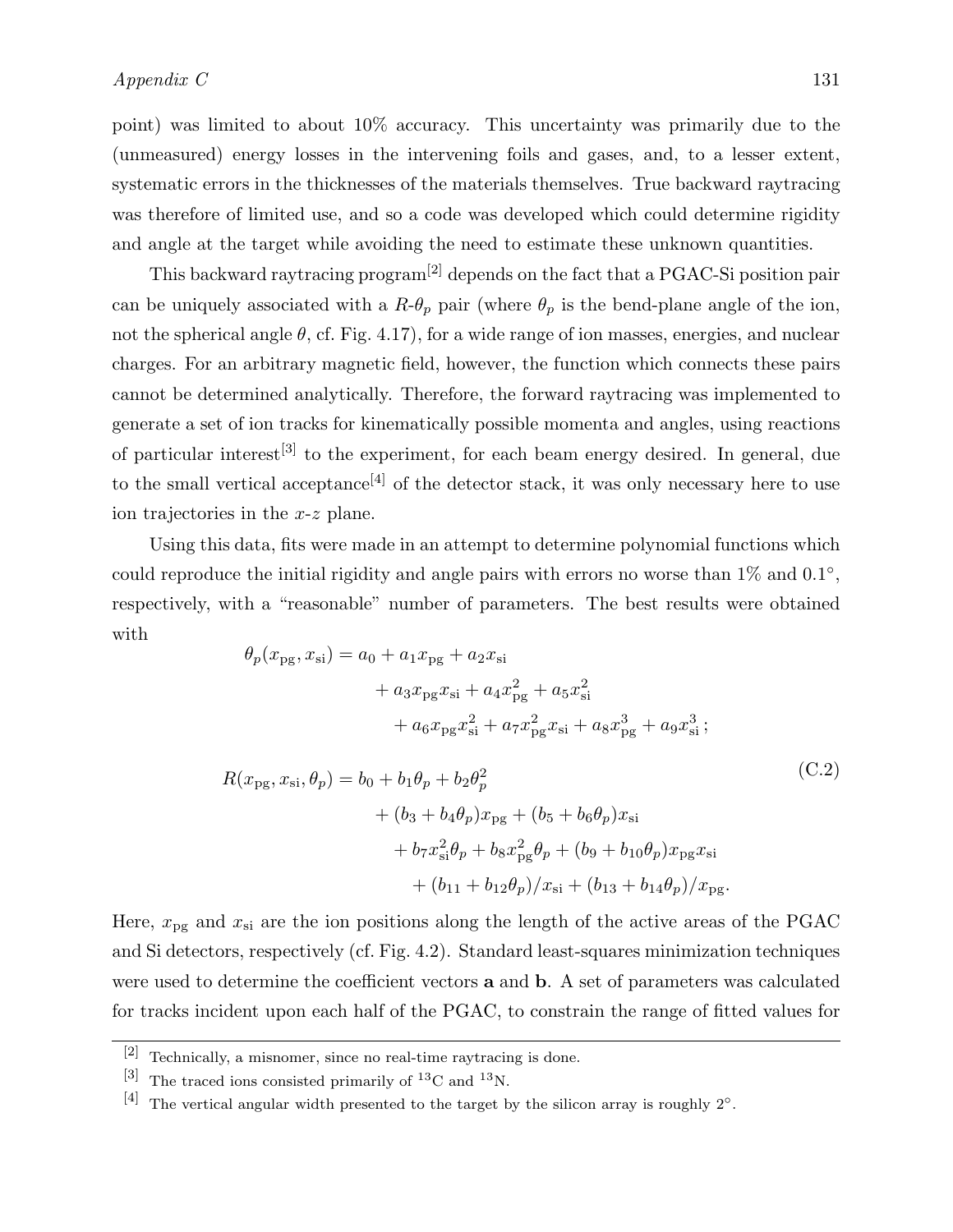#### R and  $\theta_p$ .

The forward raytracing which provides the input data for these fits includes the physical detector data, specifically, the locations of the PGAC and Si active areas with respect to the magnetic field, as determined in the calibration procedures of Ch. 4. Therefore, it is not necessary to determine the explicit form of the transformation (4.4); this is already incorporated in Eq. (C.2). In the absence of an analytical function, the fit provides an efficient means to combine the raytracing and transformation calculations into a routine suitable for on-line data analysis (i.e., without CPU-intensive code).



Figure C.3 Errors in a typical fit to forward raytracing data for  $E_p =$ 294 MeV, using Eq. (C.2). Shown are  $\delta R/R \times 100$  (left) and  $\delta \theta_p$  (right), for each point in the input data. The maximum errors in absolute value for this case are 0.8% and 0.06◦ for the rigidity and angle fits, respectively.

Use of the calculated angle in the rigidity function not only helps to constrain this fit, resulting in a simpler functional form, but also serves to eliminate ambiguities that would surface using independent functions. These ambiguities arise due to the finite resolution of the PGAC and Si position measurements. For example, it is possible for two ions to be emitted with rigidities that differ by more than 1%, but which produce the same  $x_{pg}$  and  $x_{si}$  values within the respective detector resolutions. In this case, the angle is necessary to distinguish the two values of rigidity.

The quality of the fits that can be achieved is good: particular results for  $E_p =$ 294 MeV are shown in Fig. C.3. In general, the average difference errors between the fit and the input data for this functional form were typically  $0.2\%$  for rigidity and  $0.01\textdegree$  for angle, although errors for very soft ions  $(p/Q < 90 \text{ MeV/c})$  often ranged from 1-2%. In these cases the curvature of the ion track is large and so the momentum is very sensitive